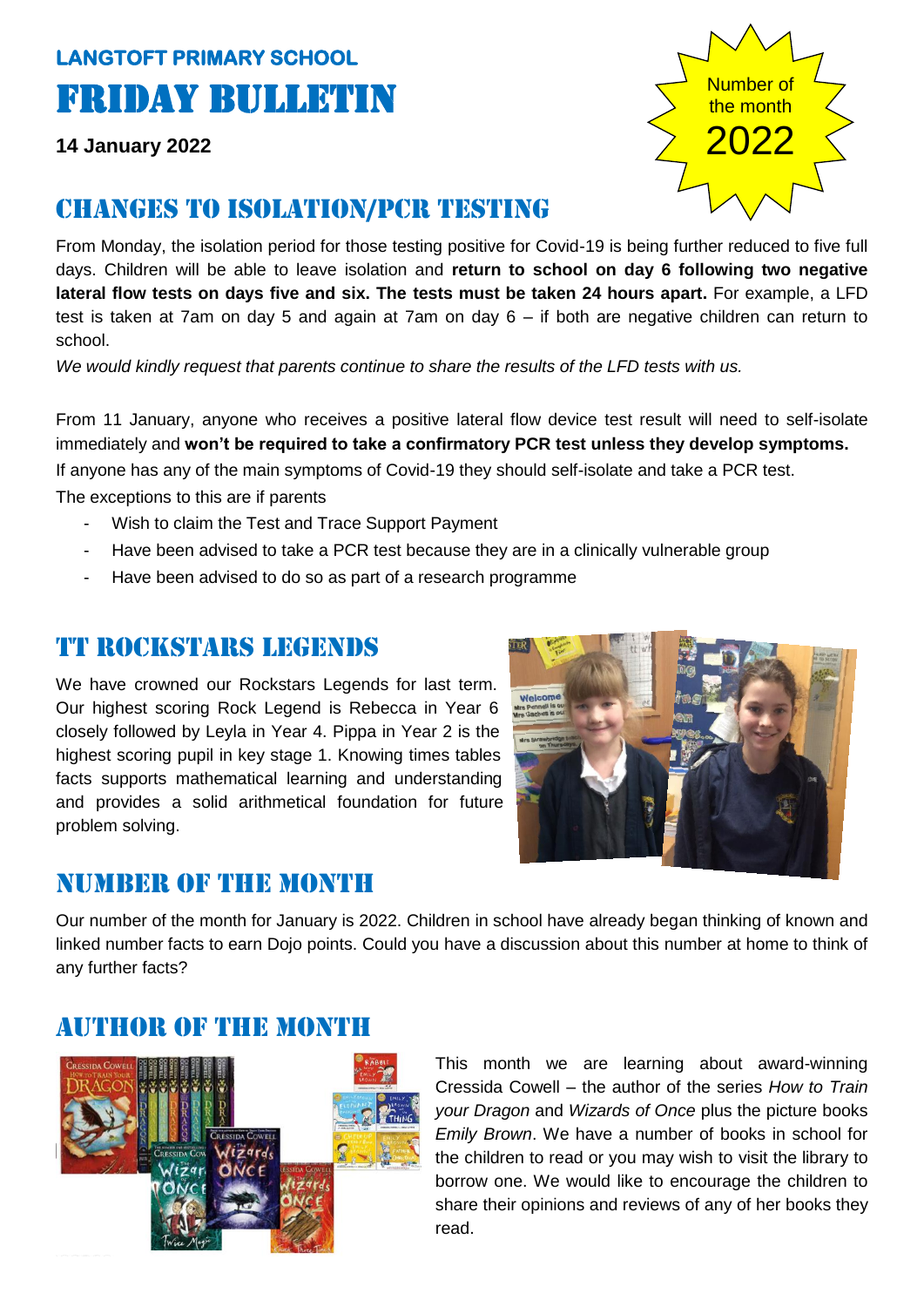# Parent/teacher consultations

These will be held on Tuesday 8 February and Thursday 10 February and will once again take place via Teams. Bookings will open on Friday 21 January at 6pm and further details will be sent in next week's bulletin.

#### WRITERS OF THE WEEK

This week's Writers of the Week are Arthur in Foundation Stage, Tristan in Y1, Daniel in Y2, Emily in Y3, Noah in Y4, Eliza-Petal in Y5 and Eva in Y6.

### Community helpers

We are looking for members of our school family to assist with Foundation Stages' upcoming topic on '*Community Heroes'*. If you are a dentist, vet, nurse, police, doctor etc and would be willing to give up some of your time to help the children learn about these different occupations, please get in touch with the school office. Tel 01778 343419, [enquiries@langtoft.lincs.sch.uk](mailto:enquiries@langtoft.lincs.sch.uk)

# Class updates

**For week commencing 17th January 2022 Please find information about what each class are learning next week.** 

### Foundation stage

This week we will be focussing on The Three Billy Goats Gruff and the children will listen to various versions of the story. They will retell the story outside using our wooden bridge, create a sound track for the story using percussion instruments and create bridges out of various construction materials. In maths, the children will be comparing mass and capacity. They will use the balance scales to compare heavy, light, heavier than and lighter than. They will explore capacity using different sized containers in water, sand and rice. The key vocabulary for this is full, empty, nearly full and nearly empty. I will put a recipe for making playdough onto Tapestry and the children could have a go at measuring ingredients with you.

### YEAR 1

In maths next week we are starting to think about subtraction within 20. We will be looking at different methods to use and also the relationship between addition and subtraction. In History we will be comparing old and new toys and using what we have learnt in Science to explore what materials the toys have been made from. In English this week we are going to start thinking about writing our own stories about a lost toy.

# YEAR 2

In English, we will be completing, editing and improving our final non-chronological reports about dragons. We will then start our narrative unit, using the books The Egg and The Great Dragon Rescue by M.P.Robertson to support us with our ideas. We will be learning how to use conjunctions and expanded noun phrases to extend our ideas.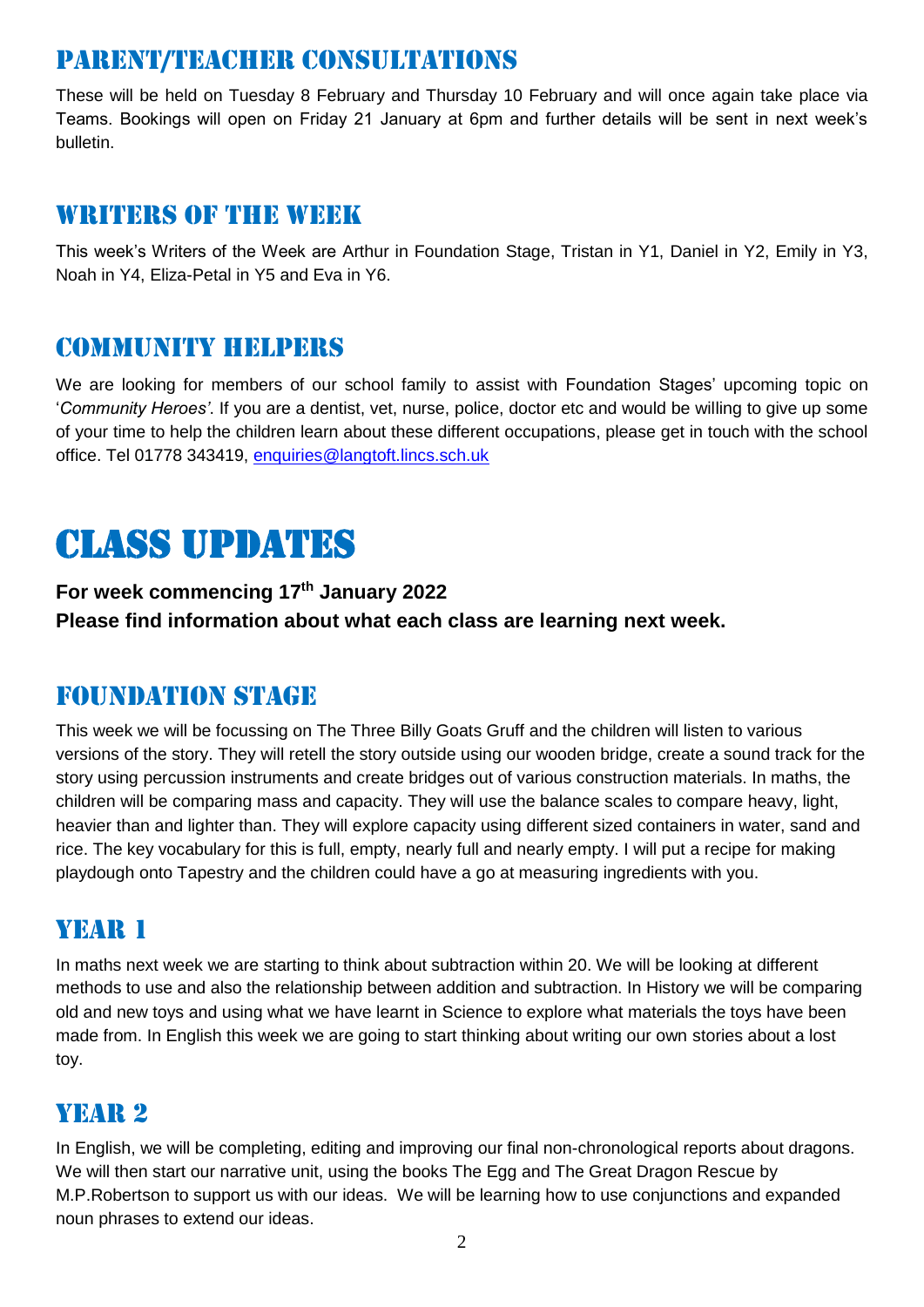In maths, we are coming towards the end of our unit about division. The children have shown a great understanding so far and are ready to practise their skills on TTRock Stars. We will then start our unit about money, recognising coins and using them to make different amounts. If you get a chance, have a look through your money box and see if you can see how much each coin is worth.

In science, we will be learning what animals, including humans, need to survive. We will compare what we 'need' to survive to what we 'want' and link this to the UNICEF rights of the child (Article 24- Every child has the right to the best possible health). In geography, we will be comparing schoosl in China to our school, looking at the similarities and differences. Our RE work continues to focus on Islam, comparing what is similar to Christianity. In PSHE, we will be completing group challenges to learn how important it is to work as a team.

# YEAR 3

Next week in Year 3 the children will be continuing their class story 'The Wild Robot'. In English our focus is around information texts. In grammar we will be working on conjunctions and prepositions for place. During mathematics the children will be working on their division skills. This week's Science focus will be to explore food labels and nutritional content of a range of food items.

# YEAR 4

This week in Year 4, we will be continuing with our journey through multiplication and division. We are going to be looking at methods to calculate larger multiplication problems. In English, we will make the final edits to our explanation texts before embarking on a journey into mystery stories.

Also this week, we will be investigating products that contain electrical circuits in preparation for designing our own games, lights and models. Once the children have designed their project they may need a little help to collect some junk modelling items from home. Old milk cartons and cardboard boxes are most welcome.

# YEAR 5

In maths, we work on understanding the relationship between multiplication and division using arrays. In English, we shall focus upon our key text 'Hidden Figures', which is based upon the true story of Katherine Johnson, Dorothy Vaughan, Mary Jackson and Christine Darden. It details their fight to overcome the struggles of unequal opportunities in order to secure jobs at NASA and play their parts in 'The Space Race'.In science, we shall learn about the geocentric and heliocentric models and conclude as to whether there is a link between a planet's distance from the Sun and its orbit length. In art, we look at a range of drawings and photographs of astronauts wearing their space suits. Using our sketch books, we experiment with drawing different versions of the space suits using felt tip.

In geography, we learn about the very top and bottom of the planet – the Poles, the Arctic Circle & the Antarctic Circle andiln RE, we shall embed our knowledge of the Hindu cycle of life (samsara) by playing Samsara Snakes and Ladders! Which karma actions shall make an impact on your game?.

# YEAR **6**

This week in Year 6, we will continue to extend our understanding of percentages. Equivalent fractions ordering and percentages of amounts. Why not see how often you can use fractions and percentages around the home, in for example, baking, time etc. In English, we will use our knowledge of 'The Highwayman' text, to write diaries from the perspective of various characters in the poem. Our 'Crime and punishment' topic will see us produce a non-chronological report, which will create an overview of the topic